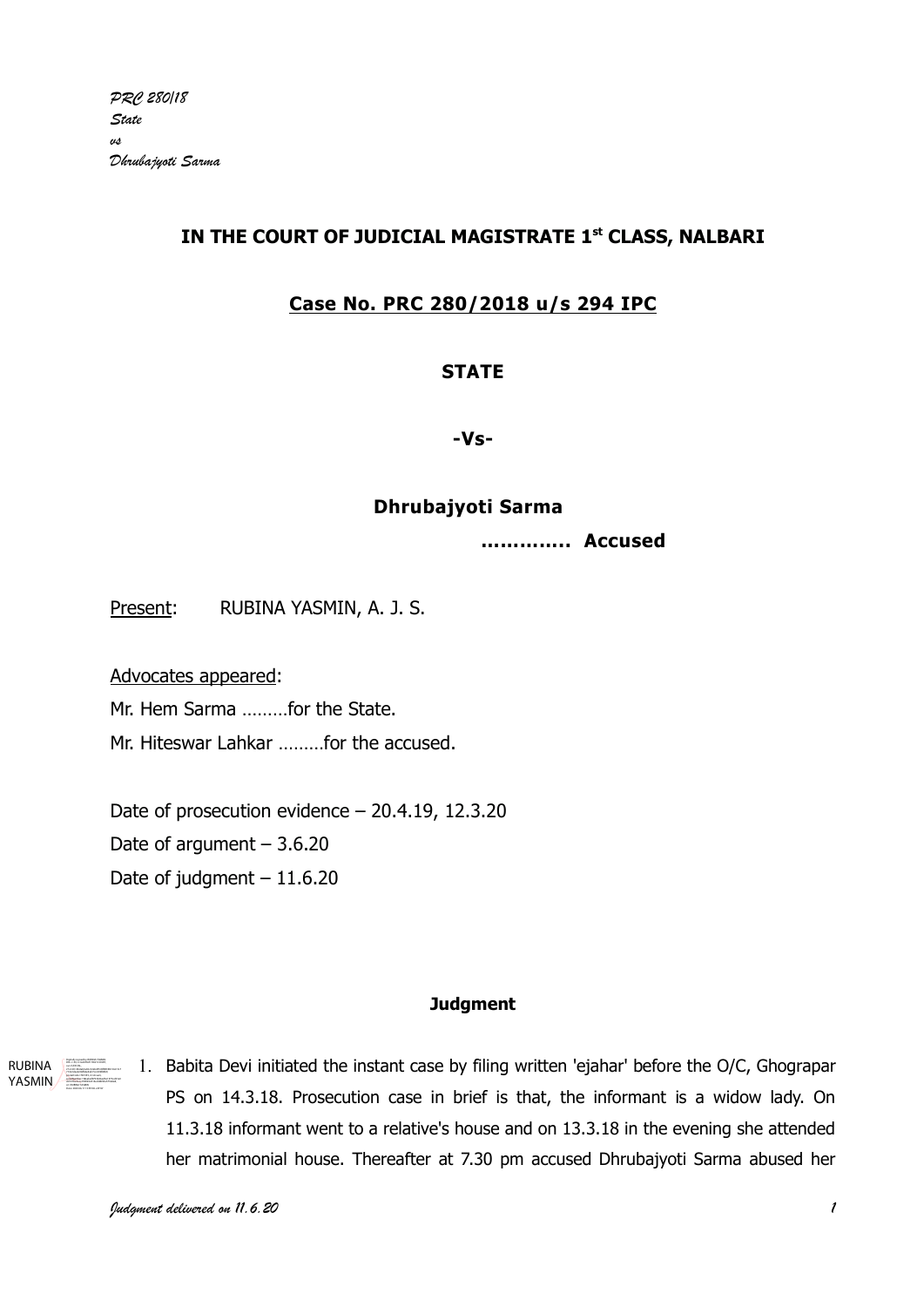with obscene languages and chased her to cut her with a dagger. Further, on the instigation of accused Binapani Devi, accused Dhrubajyoti Sarma drove her out of the house forcefully and locked the house. She further stated that accused persons are harrasing her mentally.

- 2. On receipt of the 'ejahar', Ghograpar P.S. Registered the same as Ghograpar P.S. case No. 47/18 u/s 294/341/34 IPC and investigated the matter. On completion of investigation, police filed charge sheet against the accused Dhrubajyoti Sarma u/s 294 IPC.
- 3. During trial, accused person was allowed to go on bail. Relevant documents of the accused were furnished to him u/s 207 Cr.P.C. Upon perusal of materials on record and after hearing both sides, my learned Predecessor found sufficient materials against the accused person u/s 294 IPC.
- 4. Prosecution in support of the case examined 5(seven) witnesses. Defence side did not examine any witness in support of their claim. Statement of the accused person was recorded u/s 313 of Cr.P.C. Defence case is of total denial.
- 5. I have heard argument of both sides.

### POINTS FOR DETERMINATION

- 6. Upon hearing and perusal of the record, I have framed the following points for determination:
	- 1. Whether the accused person on 13.3.18 at around 7.30 p.m. used obscene languages to the annoyance of informant in a public place and thereby committed an offence punishable u/s 294 IPC?

### DISCUSSION, DECISION AND REASONS THEREOF:

- 7. I have carefully gone through the entire evidence on record and materials placed before me. RUBINA YASMIN DN: c=IN, o=GAUHATI HIGH COURT, ou=JUDICIAL, 1969202414ecb8b94a5756de8, cn=RUBINA YASMIN
	- 8. Pw 1 Jyotish Sarma deposed in his evidence that incident took place 1 and ½ years ago. Informant Babita's husband has died. After the death of her husband, she developed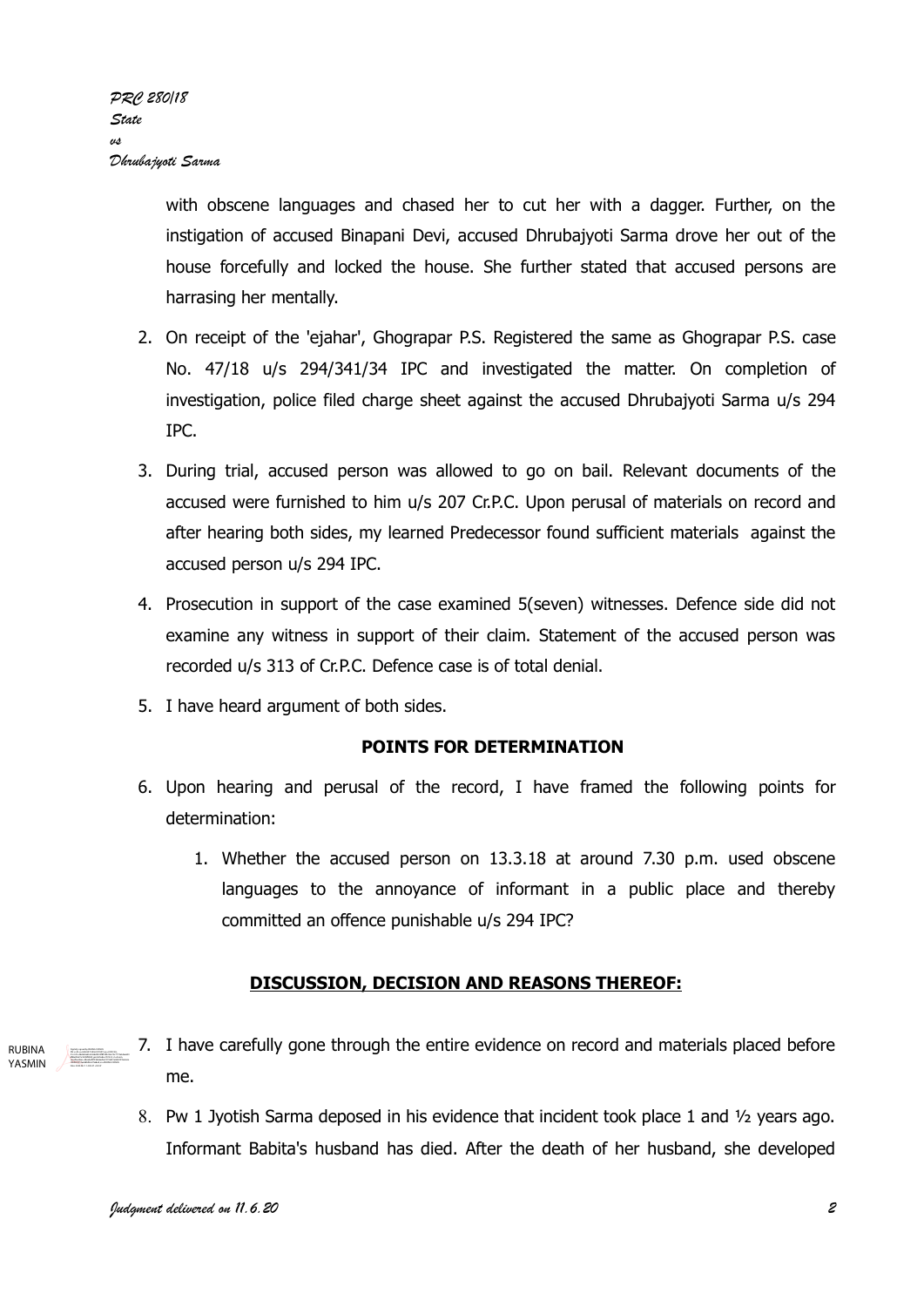love affair with another person of village. For this matter, her mother-in-law scolded her. So Babita filed the case. Babita is not presently at village. Defence declined to cross examine the said witness.

- 9. Pw 2 Renu Devi deposed in her evidence that Babita's husband has died. Now, she has affair with another person. Over this matter her mother-in-law scolded her. She henceforth lodged this case. Defence declined to cross examine the said witness.
- 10. Pw 3 Rita Devi deposed in her evidence that Babita's husband has died 4 years ago. She has illicit relationship with another boy. Over this matter, her mother-in-law scolded her. She lodged this case against her mother-in-law. Defence declined to cross examine the said witness.
- 11. Pw 4 Pratibha Devi deposed in her evidence that incident took place about two years ago. Babita has love affairs with a boy. Her mother-in-law scolded her. She has lodged this case. Defence declined to cross examine the said witness.
- 12. Pw 5 Babul Kr. Medhi deposed in his evidence that on 14.3.18 he was on his duty in Ghograpar PS. On that day an ejahar was filed by Babita Devi before the O/C. The O/C registered the case as Ghograpar PS case no. 47/18 and entrusted him with the task of investigation. He recorded statement of the complainant. He went to place of occurrence and prepared the sketch map and recorded statement of the witnesses. Accused person was released on bail. On completion of investigation, he has filed the charge sheet against Dhruba Sarma u/s 294 IPC. Ext. 1 is ejahar. Ext. 1(1) is his signature as Office I/c, Ghograpar PS. Ext. 2 is sketch map. Ext. 2(1) is his signature. Ext. 3 is charge sheet. Ext. 3(1) is his signature.
- 13. On perusal of the entire materials placed before me it transpires that the case was filed against Dhrubajyoti Sarma and charge sheet was also filed against him u/s 294 IPC. However none of the single witnesses have deposed anything incriminating against the accused person Dhrubajyoti Sarma. Moreover the informant Babita Devi's presence before the court as witness could not be procured evenafter repeated issue of summons. She was also found not reachable on the phone number given in the ejahar. As no other alternative address was found and she could not be produced without delay before the court hence her evidence was dispensed with. DN: c=IN, o=GAUHATI HIGH COURT, ou=JUDICIAL, 2.5.4.20=4bdab3a65c32ebd5545f8939b136c15c7772e3dee 6206fb6e9ab15c2c96f83b9, postalCode=781335, st=Assam, serialNumber=58eabaf8793b36ed5e1977ed01e0dd101be3 eca1969202414ecb8b94a5756de8, cn=RUBINA YASMIN

**RURINA** YASMIN